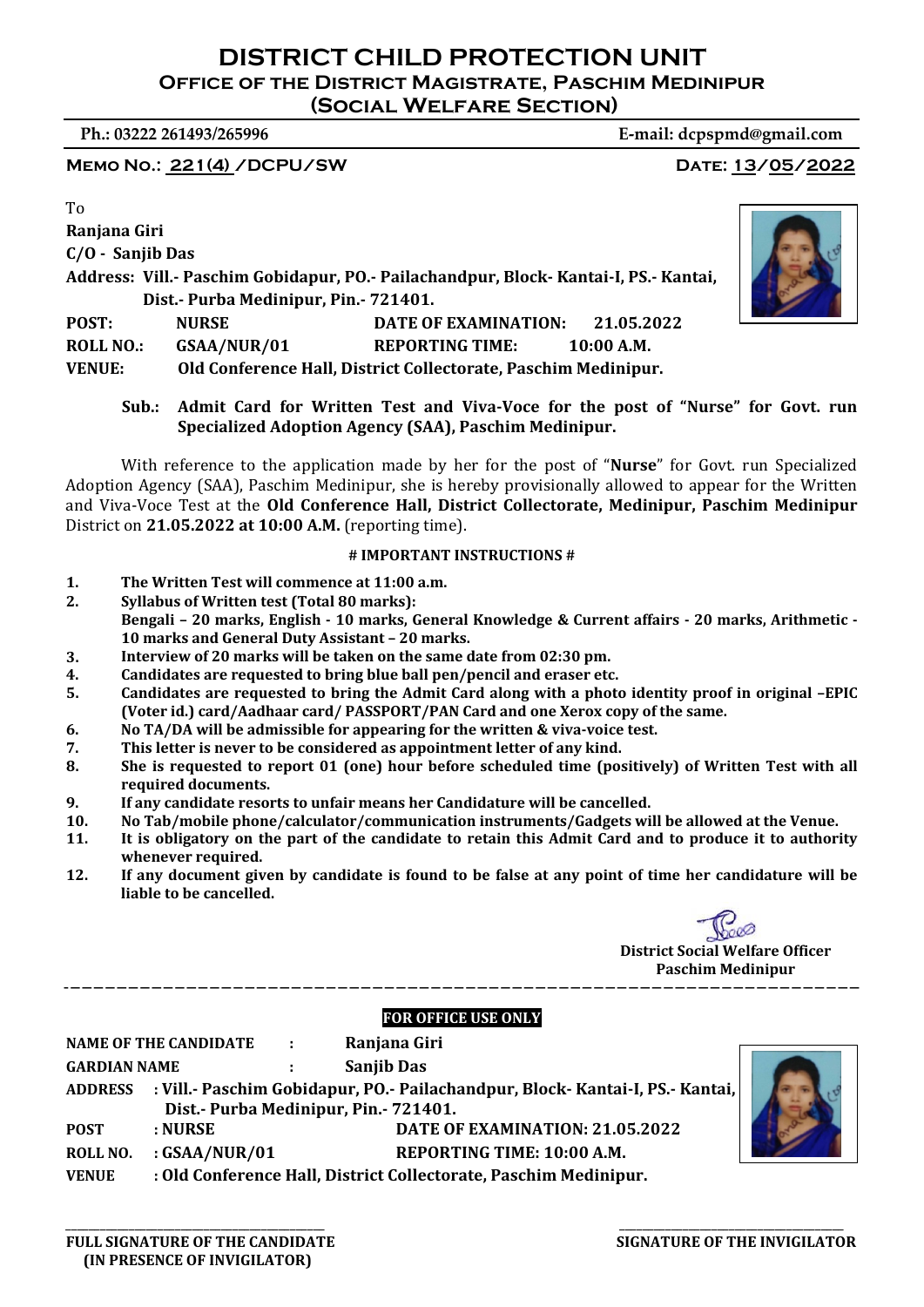**Ph.: 03222 261493/265996 E‐mail: dcpspmd@gmail.com**

**MEMO NO.: 221(4) /DCPU/SW DATE: 13/05/2022** 

To

**Shyamali Sashmal C/O ‐ Surajit Pal**

**Address: Vill.‐ Ratnajore, PO.‐ Dighadari, Block‐ Bhagbanpur‐II, PS.‐ Bhupatinagar, Dist.- Purba Medinipur, Pin. 721444.** 

**POST: NURSE DATE OF EXAMINATION: 21.05.2022 ROLL NO.: GSAA/NUR/02 REPORTING TIME: 10:00 A.M.** 

**VENUE: Old Conference Hall, District Collectorate, Paschim Medinipur.**

**Sub.: Admit Card for Written Test and Viva‐Voce for the post of "Nurse" for Govt. run Specialized Adoption Agency (SAA), Paschim Medinipur.**

With reference to the application made by her for the post of "**Nurse**" for Govt. run Specialized Adoption Agency (SAA), Paschim Medinipur, she is hereby provisionally allowed to appear for the Written and Viva-Voce Test at the **Old Conference Hall, District Collectorate, Medinipur, Paschim Medinipur** District on **21.05.2022 at 10:00 A.M.** (reporting time).

## **# IMPORTANT INSTRUCTIONS #**

- **1. The Written Test will commence at 11:00 a.m.**
- **2. Syllabus of Written test (Total 80 marks):**  Bengali - 20 marks, English - 10 marks, General Knowledge & Current affairs - 20 marks, Arithmetic -**10 marks and General Duty Assistant – 20 marks.**
- **3. Interview of 20 marks will be taken on the same date from 02:30 pm.**
- **4. Candidates are requested to bring blue ball pen/pencil and eraser etc.**
- 5. Candidates are requested to bring the Admit Card along with a photo identity proof in original -EPIC **(Voter id.) card/Aadhaar card/ PASSPORT/PAN Card and one Xerox copy of the same.**
- **6. No TA/DA will be admissible for appearing for the written & viva‐voice test.**
- **7. This letter is never to be considered as appointment letter of any kind.**
- 8. She is requested to report 01 (one) hour before scheduled time (positively) of Written Test with all **required documents.**
- **9. If any candidate resorts to unfair means her Candidature will be cancelled.**
- **10. No Tab/mobile phone/calculator/communication instruments/Gadgets will be allowed at the Venue.**
- 11. It is obligatory on the part of the candidate to retain this Admit Card and to produce it to authority **whenever required.**
- 12. If any document given by candidate is found to be false at any point of time her candidature will be **liable to be cancelled.**



**District Social Welfare Officer Paschim Medinipur**

# **FOR OFFICE USE ONLY**

|                     | <b>NAME OF THE CANDIDATE</b>           | $\sim 100$ | Shyamali Sashmal                                                             |   |
|---------------------|----------------------------------------|------------|------------------------------------------------------------------------------|---|
| <b>GARDIAN NAME</b> |                                        |            | <b>Surajit Pal</b>                                                           | 4 |
| <b>ADDRESS</b>      |                                        |            | : Vill.- Ratnajore, PO.- Dighadari, Block- Bhagbanpur-II, PS.- Bhupatinagar, |   |
|                     | Dist - Purba Medinipur, Pin. - 721444. |            |                                                                              |   |
| <b>POST</b>         | : NURSE                                |            | DATE OF EXAMINATION: 21.05.2022                                              |   |
| ROLL NO.            | $:$ GSAA/NUR/02                        |            | REPORTING TIME: 10:00 A.M.                                                   |   |
| <b>VENUE</b>        |                                        |            | : Old Conference Hall, District Collectorate, Paschim Medinipur.             |   |

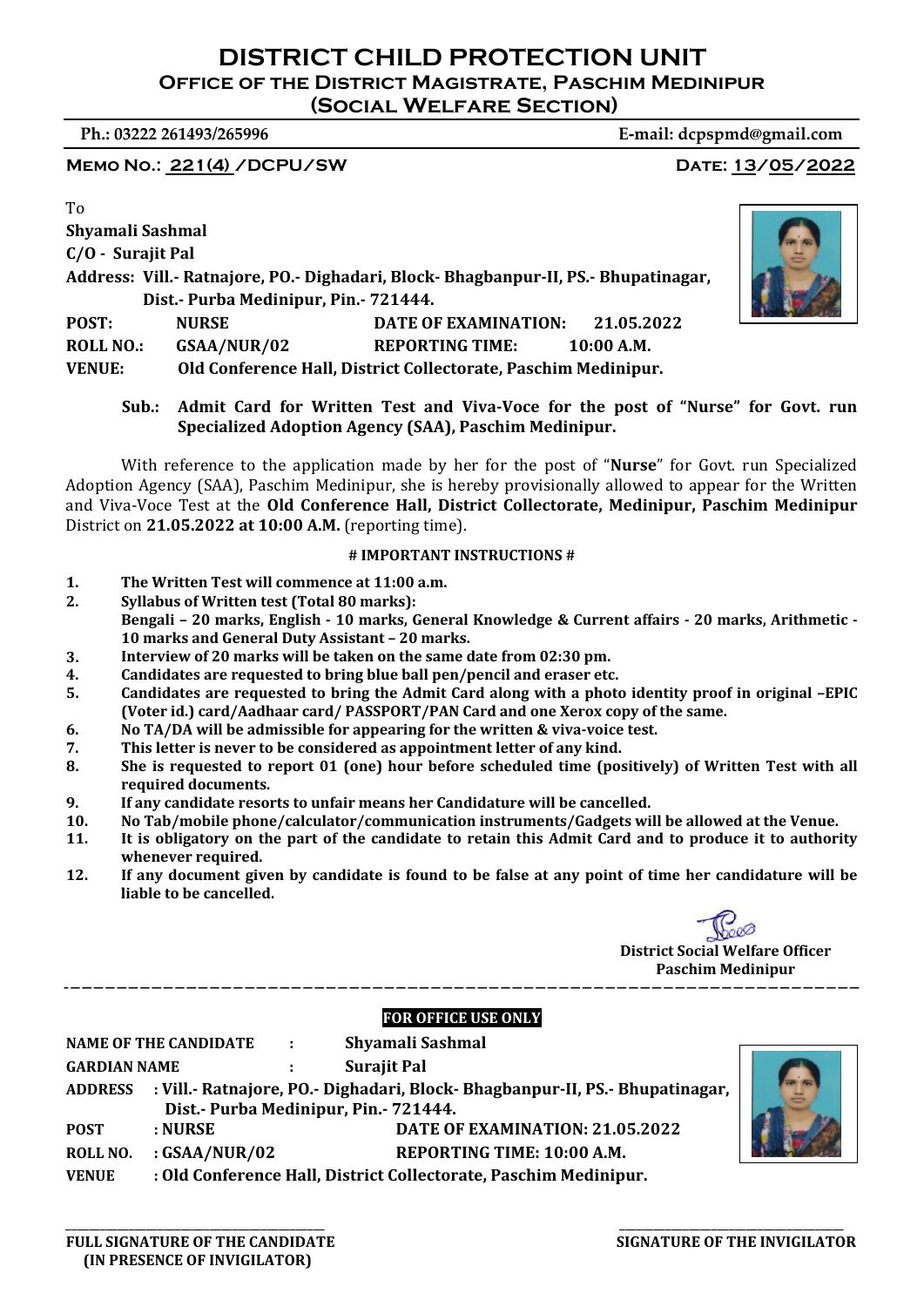MEMO NO.: 221(4) / DCPU/SW DATE: 13/05/2022

# **Ph.: 03222 261493/265996 E‐mail: dcpspmd@gmail.com**

To

| Laxmi Rani Das   |                                |                                                                                   |  |
|------------------|--------------------------------|-----------------------------------------------------------------------------------|--|
|                  | C/O - Krishna Prasad Das       |                                                                                   |  |
|                  |                                | Address: Vill.- Chahat, PO.- Uchitpur, Block- Pingla, PS.- Pingla, Dist.- Paschim |  |
|                  | <b>Medinipur, Pin.-721166.</b> |                                                                                   |  |
| POST:            | <b>NURSE</b>                   | DATE OF EXAMINATION: 21.05.2022                                                   |  |
| <b>ROLL NO.:</b> | GSAA/NUR/03                    | <b>REPORTING TIME:</b><br>$10:00$ A.M.                                            |  |
|                  |                                |                                                                                   |  |

**VENUE: Old Conference Hall, District Collectorate, Paschim Medinipur.**

**Sub.: Admit Card for Written Test and Viva‐Voce for the post of "Nurse" for Govt. run Specialized Adoption Agency (SAA), Paschim Medinipur.**

With reference to the application made by her for the post of "**Nurse**" for Govt. run Specialized Adoption Agency (SAA), Paschim Medinipur, she is hereby provisionally allowed to appear for the Written and Viva-Voce Test at the **Old Conference Hall, District Collectorate, Medinipur, Paschim Medinipur** District on **21.05.2022 at 10:00 A.M.** (reporting time).

## **# IMPORTANT INSTRUCTIONS #**

- **1. The Written Test will commence at 11:00 a.m.**
- **2. Syllabus of Written test (Total 80 marks):**  Bengali - 20 marks, English - 10 marks, General Knowledge & Current affairs - 20 marks, Arithmetic -**10 marks and General Duty Assistant – 20 marks.**
- **3. Interview of 20 marks will be taken on the same date from 02:30 pm.**
- **4. Candidates are requested to bring blue ball pen/pencil and eraser etc.**
- 5. Candidates are requested to bring the Admit Card along with a photo identity proof in original -EPIC **(Voter id.) card/Aadhaar card/ PASSPORT/PAN Card and one Xerox copy of the same.**
- **6. No TA/DA will be admissible for appearing for the written & viva‐voice test.**
- **7. This letter is never to be considered as appointment letter of any kind.**
- 8. She is requested to report 01 (one) hour before scheduled time (positively) of Written Test with all **required documents.**
- **9. If any candidate resorts to unfair means her Candidature will be cancelled.**
- **10. No Tab/mobile phone/calculator/communication instruments/Gadgets will be allowed at the Venue.**
- 11. It is obligatory on the part of the candidate to retain this Admit Card and to produce it to authority **whenever required.**
- 12. If any document given by candidate is found to be false at any point of time her candidature will be **liable to be cancelled.**



**District Social Welfare Officer Paschim Medinipur**

# **FOR OFFICE USE ONLY**

|                     | NAME OF THE CANDIDATE :        |                         | Laxmi Rani Das                                                                     |
|---------------------|--------------------------------|-------------------------|------------------------------------------------------------------------------------|
| <b>GARDIAN NAME</b> |                                | <b>Carl Corporation</b> | <b>Krishna Prasad Das</b>                                                          |
|                     |                                |                         | ADDRESS : Vill.- Chahat, PO.- Uchitpur, Block- Pingla, PS.- Pingla, Dist.- Paschim |
|                     | <b>Medinipur, Pin.-721166.</b> |                         |                                                                                    |
| POST                | : NURSE                        |                         | DATE OF EXAMINATION: 21.05.2022                                                    |
| ROLL NO.            | $:$ GSAA/NUR/03                |                         | REPORTING TIME: 10:00 A.M.                                                         |
| <b>VENUE</b>        |                                |                         | : Old Conference Hall, District Collectorate, Paschim Medinipur.                   |
|                     |                                |                         |                                                                                    |